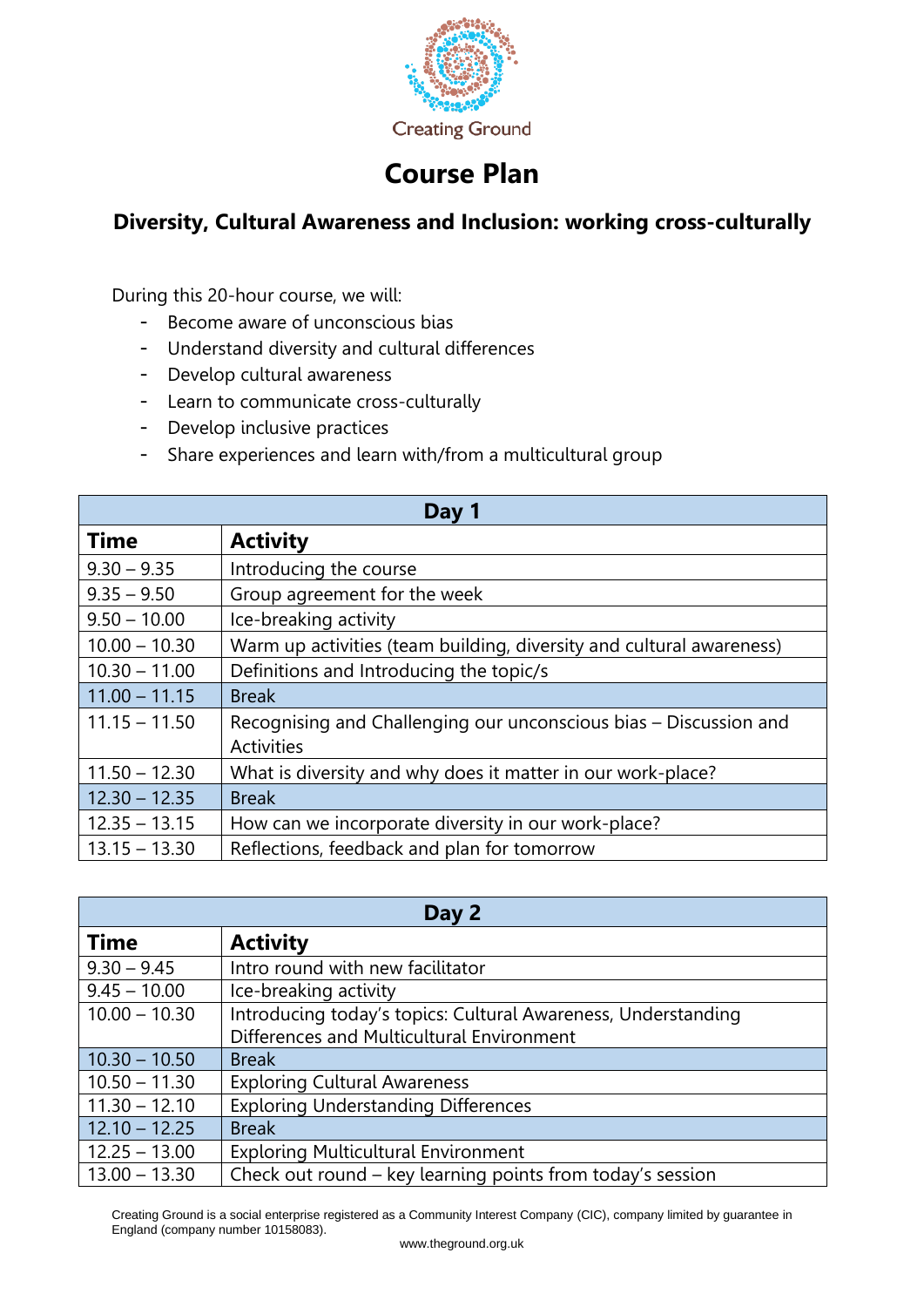

| Day 3           |                                                                   |  |
|-----------------|-------------------------------------------------------------------|--|
| <b>Time</b>     | <b>Activity</b>                                                   |  |
| $9.30 - 9.50$   | Ice-breaking activity                                             |  |
| $9.50 - 10.00$  | Recap from yesterday                                              |  |
| $10.00 - 10.20$ | Warm up activities                                                |  |
| $10.20 - 11.00$ | How to promote Diversity and Inclusive Practice in your classroom |  |
|                 | through activities, games and specific exercises - part 1         |  |
| $11.00 - 11.15$ | <b>Break</b>                                                      |  |
| $11.15 - 11.50$ | How to promote diversity and Inclusive Practice in your classroom |  |
|                 | through activities, games and specific exercises - part 2         |  |
| $11.50 - 12.30$ | <b>Cross-cultural Communication</b>                               |  |
| $12.30 - 12.35$ | <b>Break</b>                                                      |  |
| $12.35 - 13.15$ | Dealing with conflicts caused by cultural misunderstandings and   |  |
|                 | clashes                                                           |  |
| $13.15 - 13.30$ | Reflections, feedback and plan for tomorrow                       |  |

| Day 4           |                                                                    |  |
|-----------------|--------------------------------------------------------------------|--|
| <b>Time</b>     | <b>Activity</b>                                                    |  |
| 9.45            | Meet outside Gwest to then travel together to the Migration Museum |  |
| $11.20 - 13.00$ | Migration Museum Visit (or other relevant museum)                  |  |
| $13.00 - 13.45$ | Post-visit discussion and coffee                                   |  |

| Day 5           |                                      |  |
|-----------------|--------------------------------------|--|
| <b>Time</b>     | <b>Activity</b>                      |  |
| $9.30 - 9.50$   | Ice-breaking activity                |  |
| $9.50 - 10.30$  | Recap on what has been learnt so far |  |
| $10.30 - 11.00$ | <b>Break</b>                         |  |
| $11.00 - 12.15$ | Visit -speaker and Q&A               |  |
| $12.15 - 12.20$ | <b>Break</b>                         |  |
| $12.20 - 13.00$ | Reflections and Actions for change   |  |
| $13.00 - 13.30$ | <b>Feedback and Certificates</b>     |  |